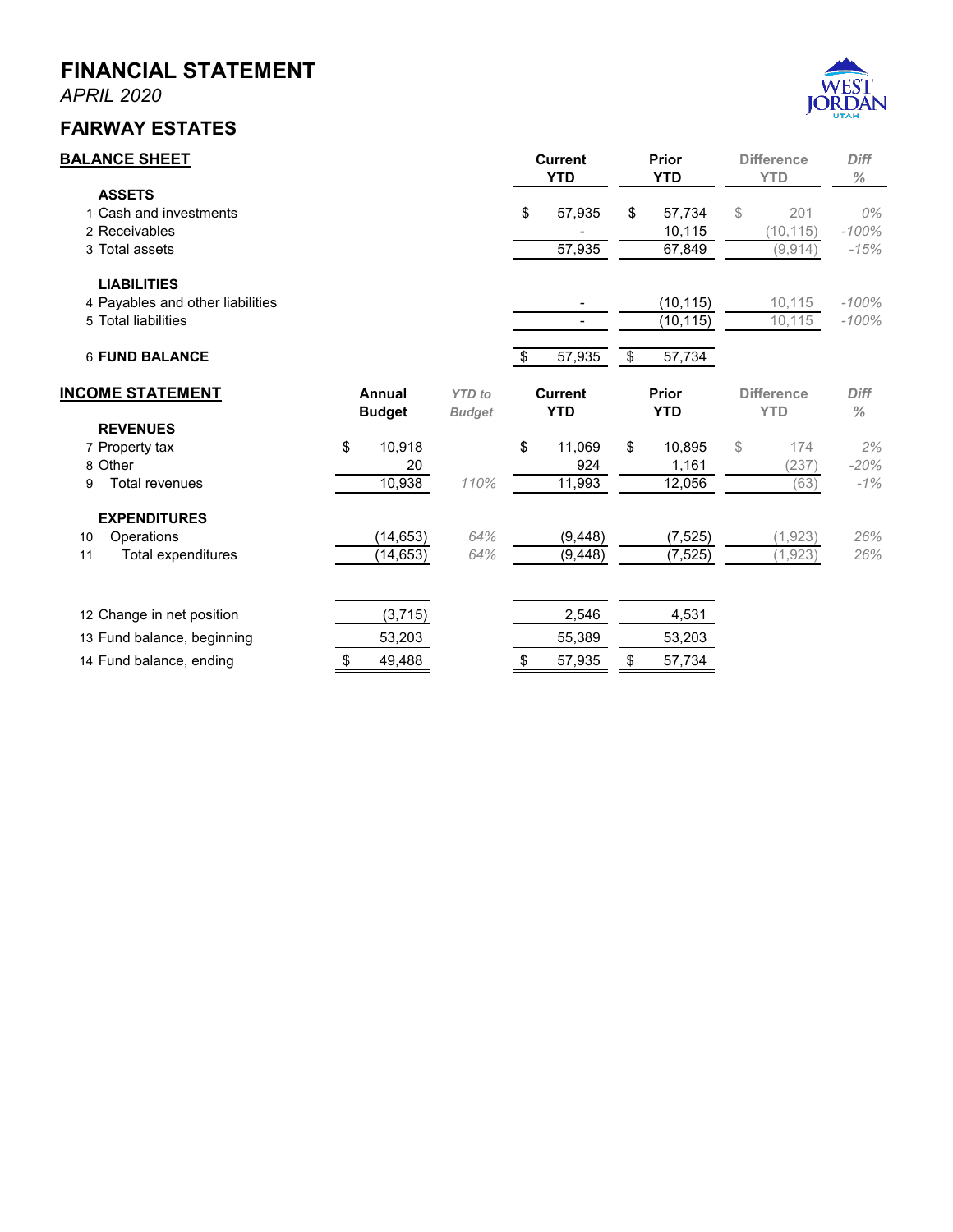## **FINANCIAL STATEMENT**

*APRIL 2020*



## **HIGHLAND SPECIAL IMPROVEMENT DISTRICT**

| <b>BALANCE SHEET</b>                                                          |    |                         |                                | <b>Current</b><br><b>YTD</b>          |                         | <b>Prior</b><br><b>YTD</b> |    | <b>Difference</b><br><b>YTD</b>   | <b>Diff</b><br>$\%$        |
|-------------------------------------------------------------------------------|----|-------------------------|--------------------------------|---------------------------------------|-------------------------|----------------------------|----|-----------------------------------|----------------------------|
| <b>ASSETS</b><br>1 Cash and investments<br>2 Receivables<br>3 Total assets    |    |                         |                                | \$<br>(21, 706)<br>2,962<br>(18, 744) | \$                      | (1, 189)<br>5,922<br>4,733 | \$ | (20, 517)<br>(2,960)<br>(23, 477) | 1726%<br>$-50%$<br>$-496%$ |
| <b>LIABILITIES</b><br>4 Payables and other liabilities<br>5 Total liabilities |    |                         |                                | $\overline{\phantom{0}}$              |                         |                            |    |                                   |                            |
| <b>6 FUND BALANCE</b>                                                         |    |                         |                                | \$<br>(18, 744)                       | $\overline{\mathbf{S}}$ | 4,733                      |    |                                   |                            |
| <b>INCOME STATEMENT</b>                                                       |    | Annual<br><b>Budget</b> | <b>YTD</b> to<br><b>Budget</b> | <b>Current</b><br><b>YTD</b>          |                         | <b>Prior</b><br><b>YTD</b> |    | <b>Difference</b><br><b>YTD</b>   | <b>Diff</b><br>$\%$        |
| <b>REVENUES</b>                                                               |    |                         |                                |                                       |                         |                            |    |                                   |                            |
| 7 Assessments                                                                 | \$ | 95,000                  |                                | \$<br>66,605                          | \$                      | 58,421                     | \$ | 8,184                             | 14%                        |
| 8 Other                                                                       |    |                         |                                | (158)                                 |                         | 715                        |    | (873)                             | $-122%$                    |
| <b>Total revenues</b><br>9                                                    |    | 95,000                  | 70%                            | 66,447                                |                         | 59,136                     |    | 7,311                             | 12%                        |
| <b>EXPENDITURES</b>                                                           |    |                         |                                |                                       |                         |                            |    |                                   |                            |
| Operations<br>10                                                              |    | (91, 665)               |                                | (76, 991)                             |                         | (102, 224)                 |    | 25,233                            | $-25%$                     |
| Total expenditures<br>11                                                      |    | (91, 665)               | 84%                            | (76, 991)                             |                         | (102, 224)                 |    | 25,233                            | $-25%$                     |
| 12 Change in net position                                                     |    | 3,335                   |                                | (10, 544)                             |                         | (43,088)                   |    |                                   |                            |
| 13 Fund balance, beginning                                                    |    | (8, 200)                |                                | (8, 200)                              |                         | 47,821                     |    |                                   |                            |
| 14 Fund balance, ending                                                       | \$ | (4, 865)                |                                | \$<br>(18, 744)                       | \$                      | 4,733                      |    |                                   |                            |
|                                                                               |    |                         |                                |                                       |                         |                            |    |                                   |                            |